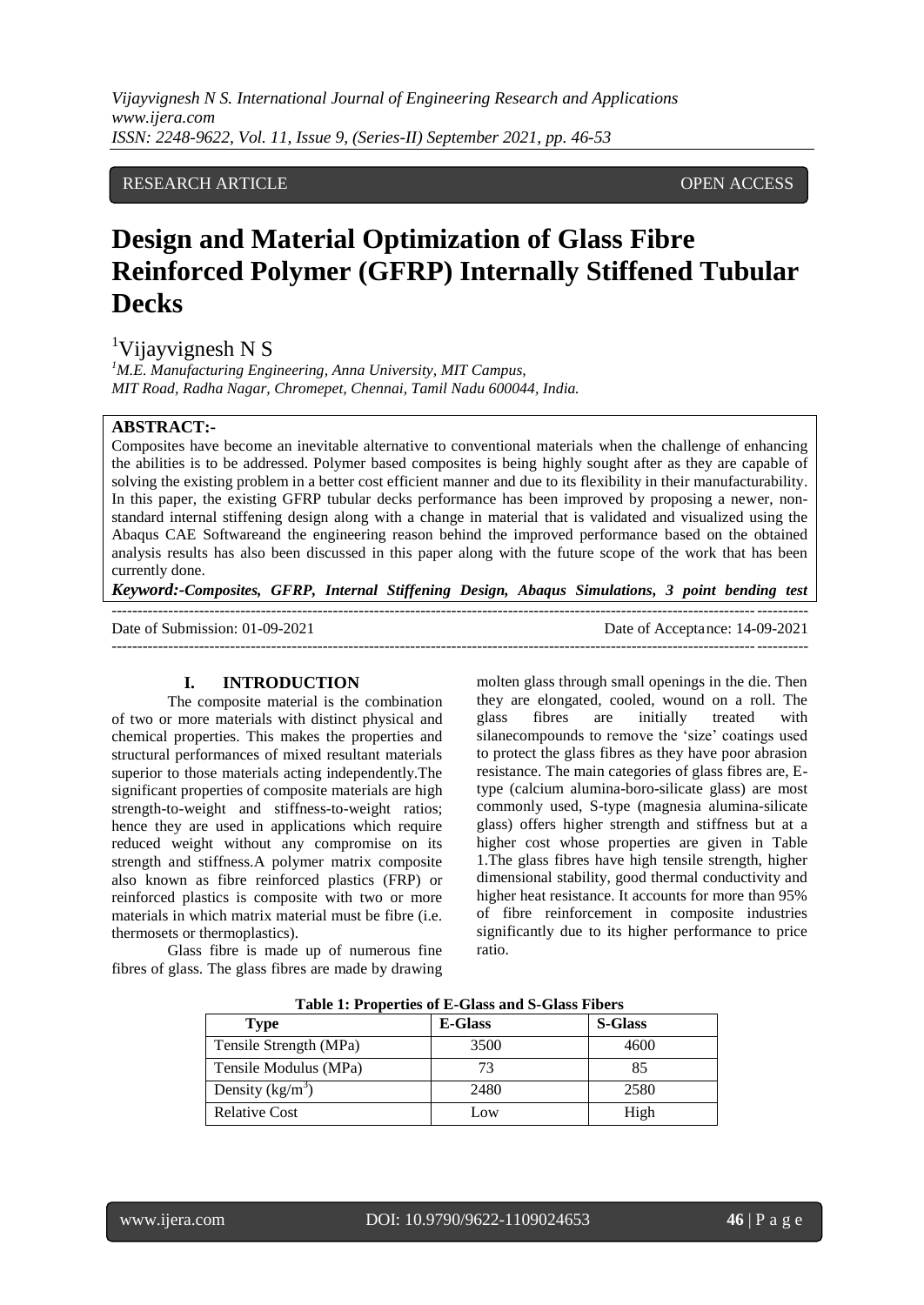# **II. DESIGN OPTIMIZATION**

As for the comparative study purpose, a plane square tubular deck without any internal stiffening is chosen as a base design so as visualize how different our results are as compared to various internal stiffened designs. From a set of various

standard internal stiffened designs, choosing top three designs namely X, Y and O cross sections  $[1]$ as illustrated in Figure 1. The cross-sectional dimensions are fixed as 75 x 75 mm, 6 mm thick and has span of 1000 mm.



Upon 3 point bending analysis as per ASTM D790 of the standard internal stiffening designs the 'O Cross-Section' has proven to have the better flexural modulus. This is because the curvature allows for uniform stress distribution along its contour making the component to able to withstand higher loads with lesser deformation and crack propagation. What exists as a linear distribution along a flat surface is now a radial distribution along a curved surface and hence the observed result.

With this engineering understanding it led to introducing a newer design that is of elliptical cross-section [8] due to the reason even when they are subjected to different loads in the two different directions, they can provide different bending stiffness and moment capacity around two axes of symmetry without significantly reducing the confining effect over its surrounding elements or

components. Also the contour of the ellipses is much longer than that of the circular cross-section; hence the scope for the stress distribution could possibly occur over a longer region thereby reduction in localised stress and hence better performance.

Despite all these engineering understanding, geometrical reasoning and logical explanation there could be many number of orientations of the said ellipse as the internal stiffening design, the real challenge still lies in finding out which orientation of ellipse in the internal stiffening design proves to have higher flexural modulus. Some of the most common orientations have been analysed using Abaqus CAE software under 3 point bending test and based on the results we could extrapolate and predict the results of other orientations. Those orientations that are tested are being illustrated in Figure 2.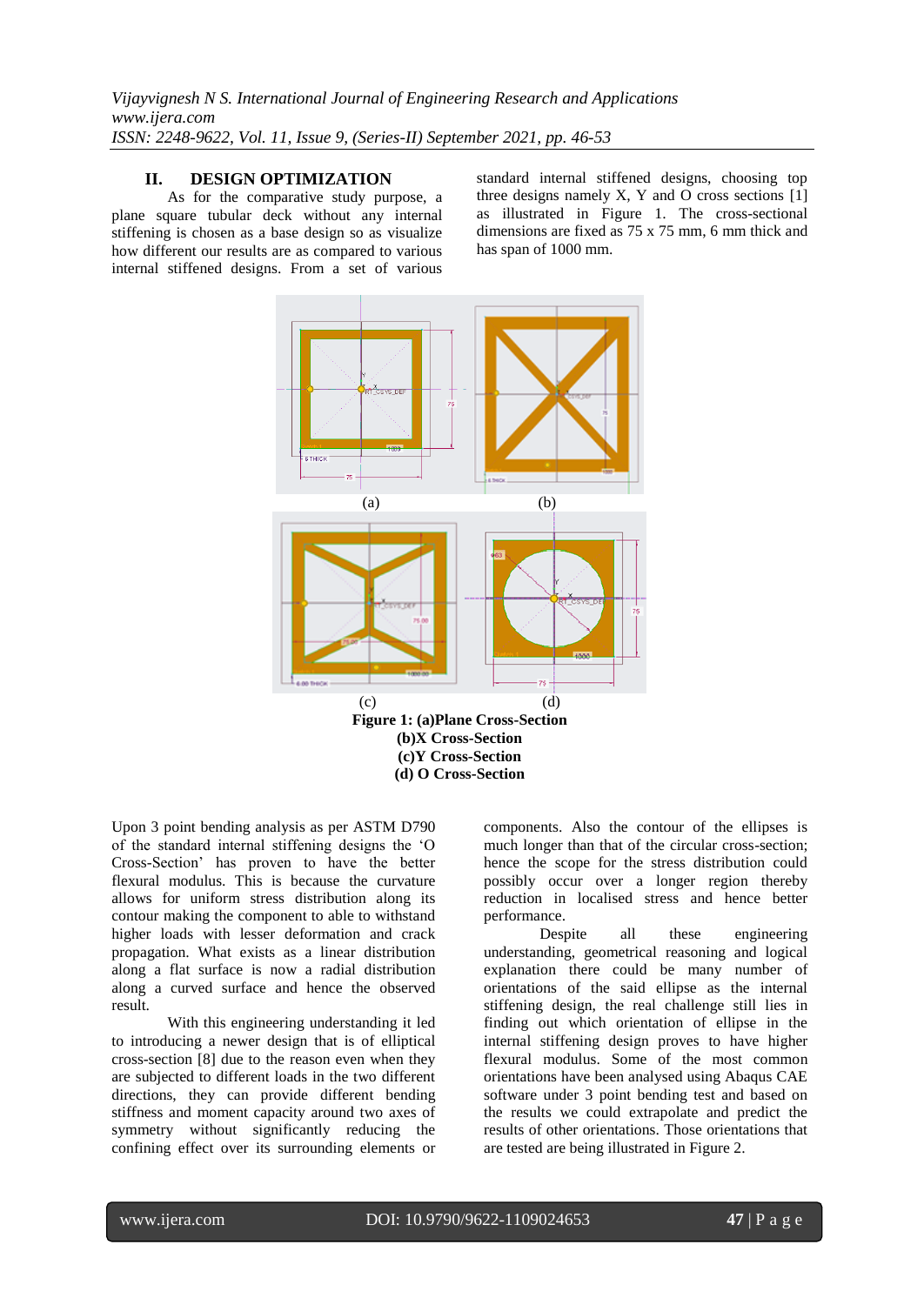

**Figure 2: (a) Single Vertical Ellipse Cross-Section (b) Single Horizontal Ellipse Cross-Section (c) Double Vertical Ellipse Cross-Section (d) Double Horizontal Ellipse Cross-Section**

## **III. MATERIAL OPTIMIZATION**

The need for material optimization comes into play so as to introduce a material [4] that has much higher mechanical capability than the existing material but also taking into consideration that the new material being introduced does not require a tedious processing as that would lead to a newer and a bigger challenge in terms of capital investment, machining parameters, modelling considerations and inability to perform a comparative study. Hence E-Glass 21Kx43 Gevetex has been chosen as the newer material that has similar processing as compared to existing Pultruded GF-800 material whose properties are given in Table 2.

| <b>Table 2: Mechanical Properties of Pultruded</b> |  |
|----------------------------------------------------|--|
| GFRP GF-800 and E-Glass 21Kx43 Gevetex             |  |

| <b>Mechanical</b> | Pultruded     | <b>E-Glass</b> |
|-------------------|---------------|----------------|
| <b>Properties</b> | <b>GF-800</b> | 21Kx43         |
| $E_1$ (GPa)       | 45.95         | 49.43          |
| $E_2(GPa)$        | 14.56         | 15.32          |
| $E_3$ (GPa)       | 14.56         | 15.32          |
| $G_{12}$ (GPa)    | 4.50          | 7.88           |
| $G_{13}$ (GPa)    | 4.50          | 7.88           |

| $G_{23}$ (GPa)    | 5.51 | 8.92 |
|-------------------|------|------|
| $V_{12}$          | 0.25 | 0.27 |
| $V_{13}$          | 0.25 | 0.27 |
| $\mathbf{v}_{23}$ | 0.30 | 0.31 |

**Note:-**

**E<sup>1</sup>** - Young's modulus in fibre direction **E2& E3**- Young's modulus in transverse

directions(Y  $&Z$  axes respectively)

**G12, G13, G23**-In-plane shear stress

(X-Y, X-Z,Y-Z planes respectively)

 $v_{12}$ ,  $v_{13}$ ,  $v_{23}$  - Poisson's ratio (X-Y, X-Z, Y-Z planes respectively)

**GPa**- Giga Pascal (10^9 Pascal)

## **IV. PLY ORIENTATION**

Ply orientation defines the angle at which the glass fibres are oriented in each layer of the composite that are stacked up to form the final product. Ply orientation plays a major role in deciding the stress distribution in the composite material once loaded and the capability for more stress distribution allows for the composite product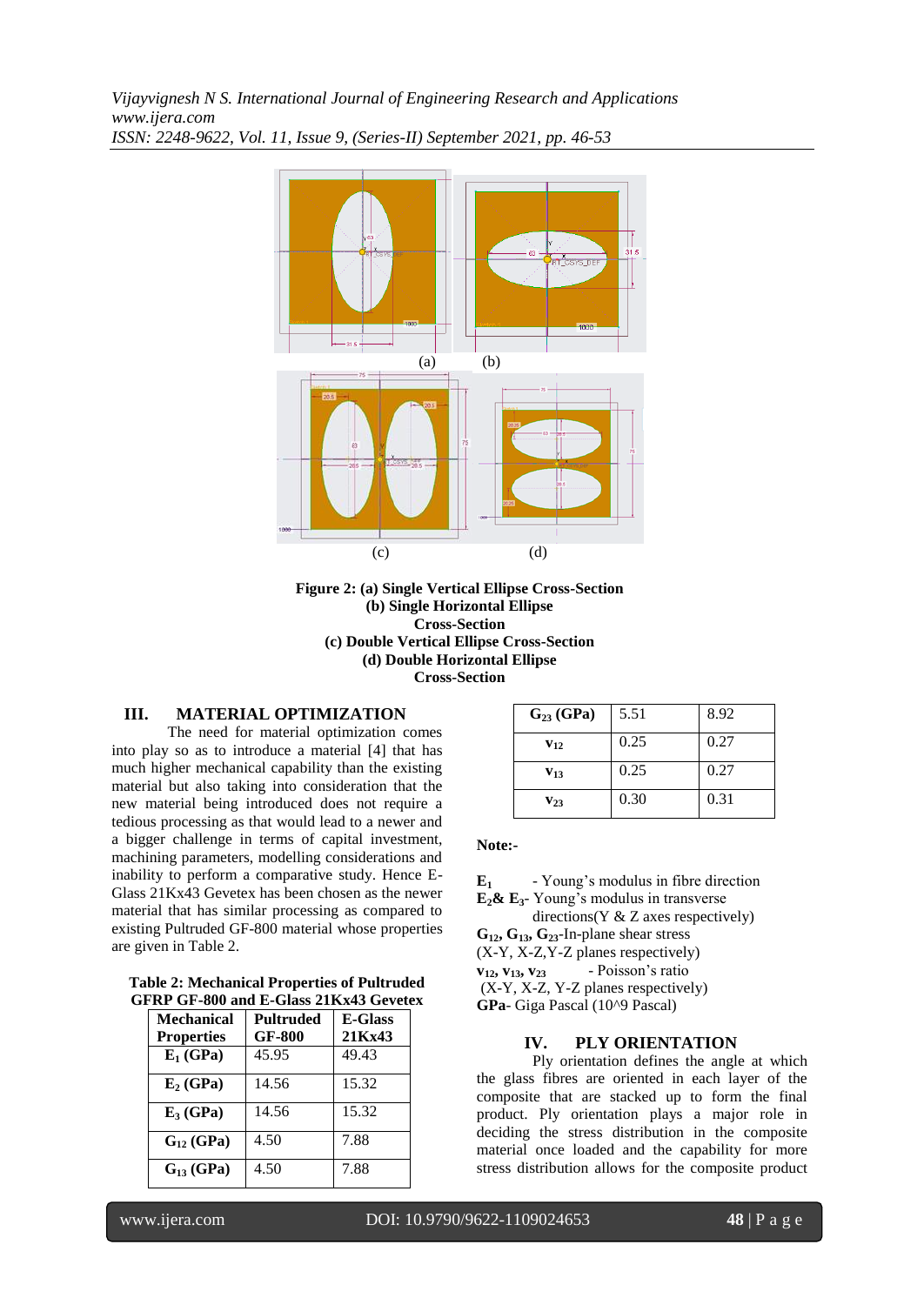to bear higher loads or in other words, reduction in deflection of the composite product for the same load with efficient ply orientation.

The ply orientation  $[0/90/0/90/+45/-45]$ sas illustrated in Figure 3, has been chosen [5] because of the reason that for bending stress induced in the composites the initial orientation of [0/90/0/90] allows for higher resistance to stress penetration and the internal orientation [+45/-45] allows for greater dispersion of the stress over a larger directional span which along with the radial curvature of the newly chosen design has proven to be a greater advantage leading to better outcomes.



**Figure 3: Ply Stack Layup**

#### **V. ANALYSIS RESULTS**

The initial step in the analysis [2-6] is the justification of newer material that is to ensure that it performs better than the existing material which is visualized from the result obtained using Abaqus CAE software under ASTM D790 3 point bending test with a displacement of 10 mm given in the negative Y-direction as illustrated in Figure 4.This test was done upon the most efficient O Cross-Sections from the standard internal stiffening designs as the medium of comparison has to arise from an already proven efficient design which indirectly means to justify the better performance of all other designs.

The 3 points of loading was designed using a 'Rigid' element based on the standard assumption that support structures and the tool executing loading are perfectly rigid and do not develop any stress that can cause an effect in the composite product. The supports are also restricted all their degrees of freedom considering that both the support structures and toll at the point of loading do not undergo any bending, slipping, shearing or torsion.





**Figure4: (a) 3 point bending test on O Cross-** 

#### **section with GF-800 material (b) 3 point bending test on O Crosssection with E-Glass material**

It is evident from the result that for a given displacement the stress induced in the E-Glass 21kx43 Gevetex material is 604.9 MPa is less than that of Pultruded GFRP GF-800 material which is 942.4 MPa which means that the E-Glass material has higher flexural modulus than the GF-800 material. Now with this as the base result the analysis has been performed on different orientations of elliptical internal stiffening design whose results are as illustrated in Figure 5 and tabulated in Table 3.



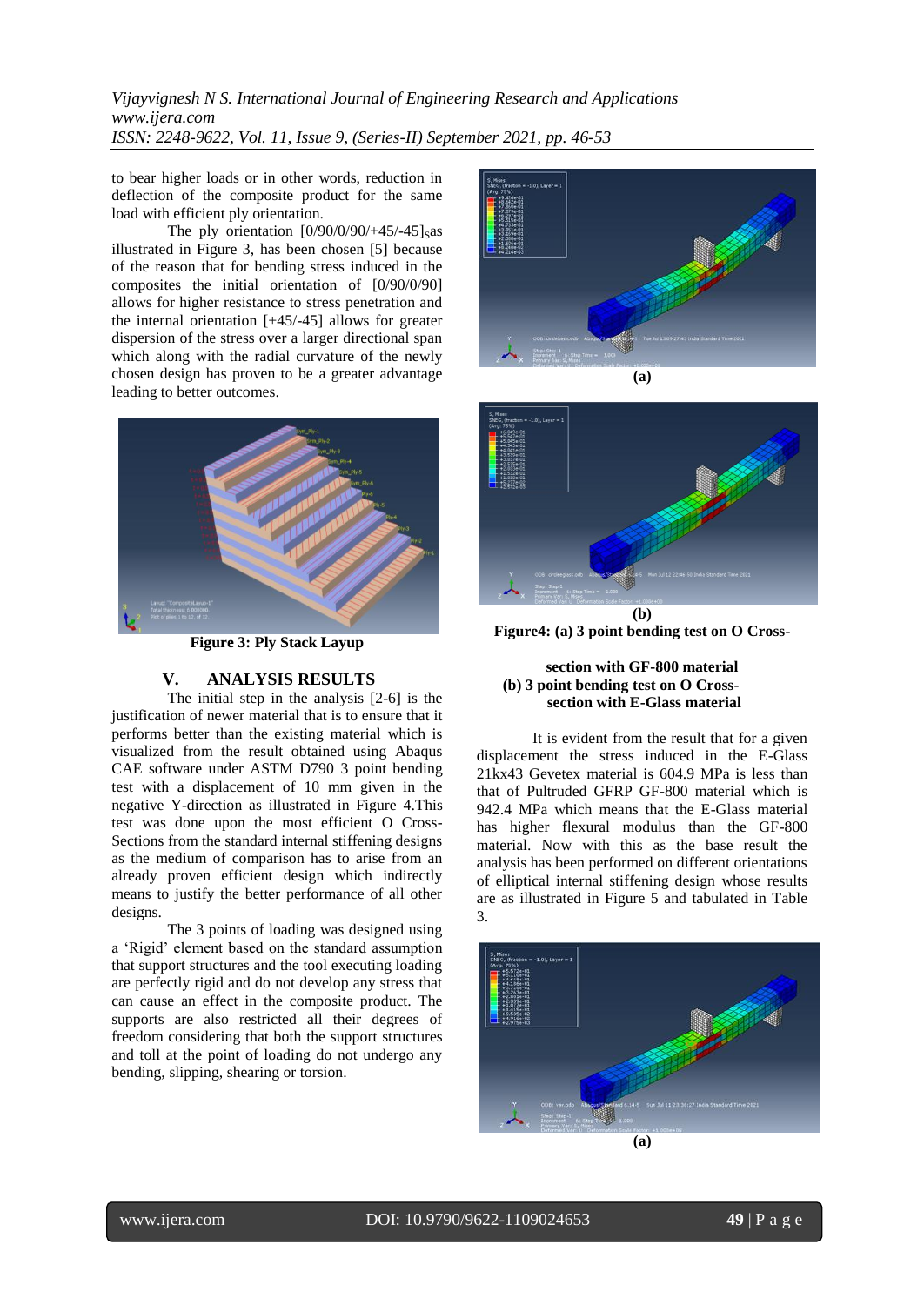





**Figure 5: Abaqus Simulation Results of (a) Single Vertical Ellipse Cross-Section (b) Single Horizontal Ellipse Cross-Section (c) Double Vertical Ellipse Cross-Section (d) Double Horizontal Ellipse Cross-Section**

|  | <b>Table 3: Analysis Numerical (Stress) Results</b> |  |  |
|--|-----------------------------------------------------|--|--|
|--|-----------------------------------------------------|--|--|

| <b>Internal Stiffening Design</b> | <b>Stress (MPa)</b> |
|-----------------------------------|---------------------|
| Plain Square                      | 1293                |
| Vertical Single Ellipse           | 557.2               |
| Horizontal Single Ellipse         | 625                 |
| <b>Vertical Double Ellipse</b>    | 724.1               |
| Horizontal Double Ellipse         | 732.5               |

From the tabulated results it's observed that vertical single ellipse internal stiffening has proved to have greatest flexural modulus. This can be explained by the fact that the stress distribution is at a radial distance from the point of generation and also the rate of change of the position along the contour is higher as compared to that of horizontal single ellipse internal stiffening design. The same reason holds good for double ellipse design also but the reason why the vertical double ellipse has higher stress as compared to vertical single ellipse is because as the stress distribution takes place the contours closer to each other having their own share of stresses gets added up but less than the total because of the instantaneous changes taking place in the directions of their distribution.

## **VI. SIMPLER DESIGN FOCUS**

From the results obtained so far, we understand that the curved surfaced internal stiffening designs have higher flexural modulus. Hence, instead of creating a beam with internal stiffening it might be beneficial in terms of capital, materials and manufacturing by creating a beam that has a curvature feature [9] which is in direct contact with the load. However, again an iteration of few designs has to be created to observe and identify the pattern and explain the phenomenon based on the simulation results. Thus the designs taken under consideration are as illustrated in Figure 6.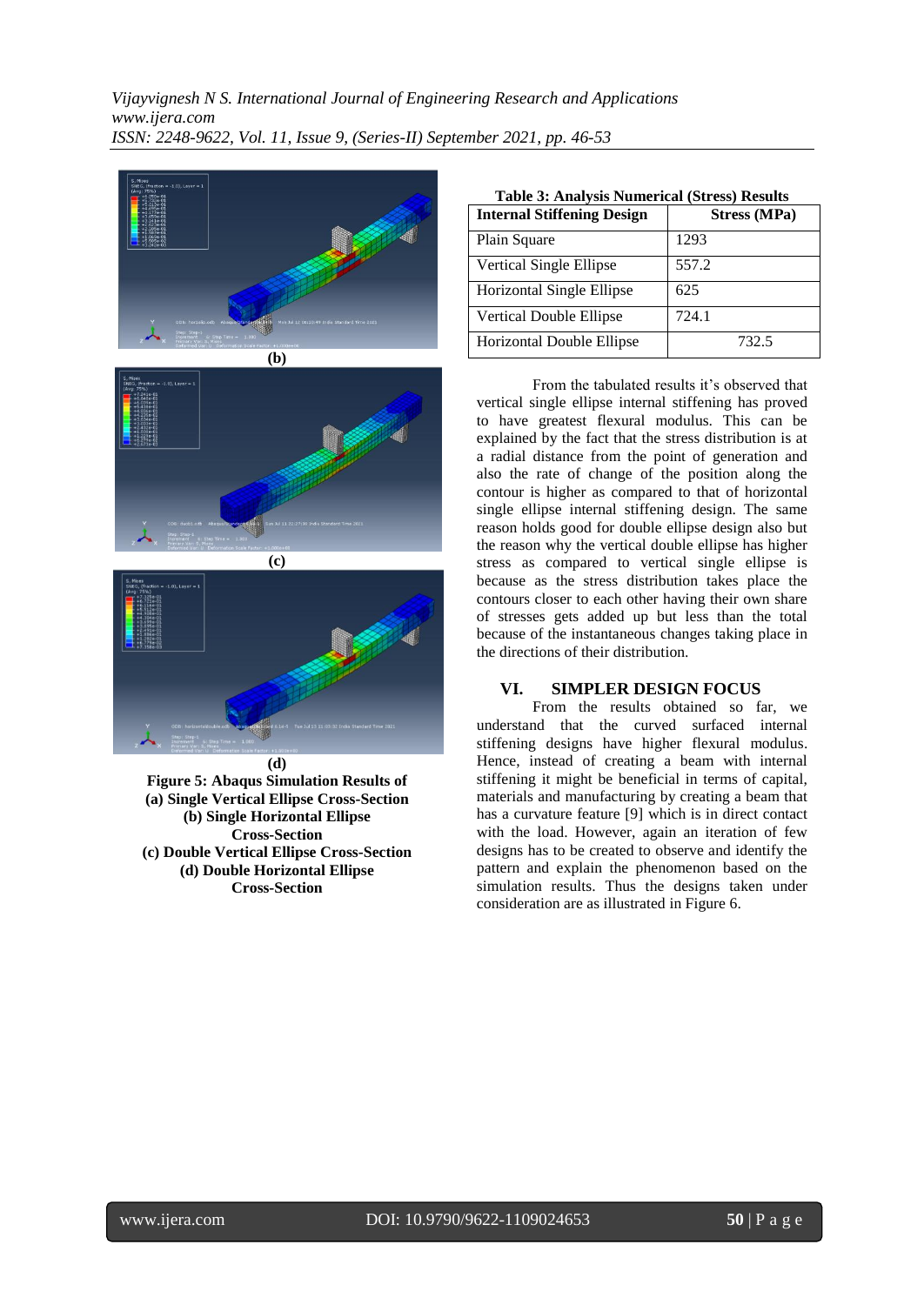

The Abaqus Simulation results for the designs proposed above are illustrated below in Figure 7 and tabulated in Table 4.





www.ijera.com DOI: 10.9790/9622-1109024653 **51** | P a g e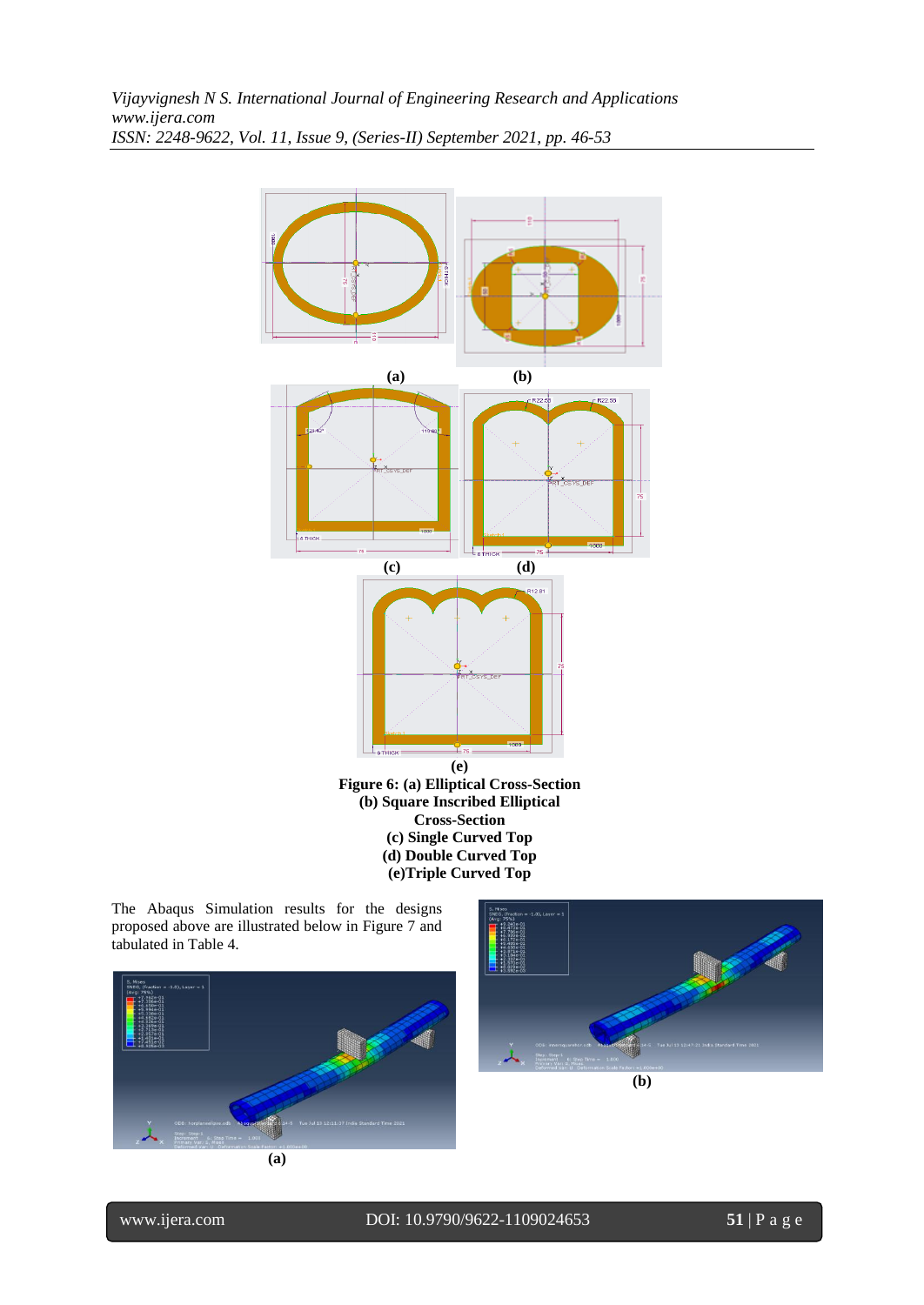







**Figure 7: Abaqus Simulation Results of (a) Elliptical Cross-Section (b) Square Inscribed Elliptical Cross-Section (c) Single Curved Top (d) Double Curved Top (e)Triple Curved Top**

| <b>Table 4: Simulation Results (Stress)</b> |  |
|---------------------------------------------|--|
|---------------------------------------------|--|

| <b>Design</b>        | <b>Stress</b> |
|----------------------|---------------|
|                      | (MPa)         |
| Elliptical<br>Cross  | 796.2         |
| Section              |               |
| Inscribed<br>Square  |               |
| Elliptical           | 924           |
| <b>Cross-Section</b> |               |
| Single Curved Top    | 602.6         |
| Double Curved Top    | 1309          |
| Triple Curved Top    | 1461          |

Based on the results, we can understand that the Single Curved Top has lesser stress generation for the same amount of displacement which is closer to the value obtained for the best internal stiffened design. However, since the loading is conducted within the elastic region the results seem better, if the loading is further increased beyond the yield point this design fails earlier. Hence, such designs are to be used for low loading applications as in that regime they prove to be beneficial both functionally and economically.

When we consider a newer set of designs that vary in the amount of curvatures at the top surface we find that as the number of curve increases the stress developed for the same constant displacement at the centre of the beam. This can be explained based on the intensity of corrugations developed in the curved structure. As this intensity increases the ability to resist deformation increases but as these compressed laminae find lesser space to deform further on account of the applied load the stress developed is higher and at a certain peak load such structures fail suddenly without much plastic deformation.

#### **VII. CONCLUSION**

Although simulations can do much better things like creating a predictive model about unknown phenomena before direct investigation via prototyping that could save a huge amount of time and money, downsize the total available number of variables or parameters and even validate those operations that are done experimentally to find out the authenticity of the conduction of the physical work but every simulation software have their very own set of limitations.

Here, in this case, Abaqus could efficiently solve the kind of conditions that has been assigned to the model in this paper which can also be conducted experimentally but in real time scenario the laying up of the reinforcement fibre doesn't have to be continuous, they could be short fibres or particulate fibre or a combination of both or altogether they can be built up in such a way that represents a nondirectional curve like a hypotrochoidwherein the stress developed in the fibres spreads in an unconditional manner whose effects can be further analysed and compared with the results as obtained in this paper to validate and also to check for various mechanical properties that would further continue the research thread that has been introduced which was again an continuation of the previous works.

### **REFERENCES**

[1]. Yeou-Fong Li, HabibArmelMeda, Walter Chen;The Design and Analysis of Internally Stiffened GFRP Tubular Decks — A